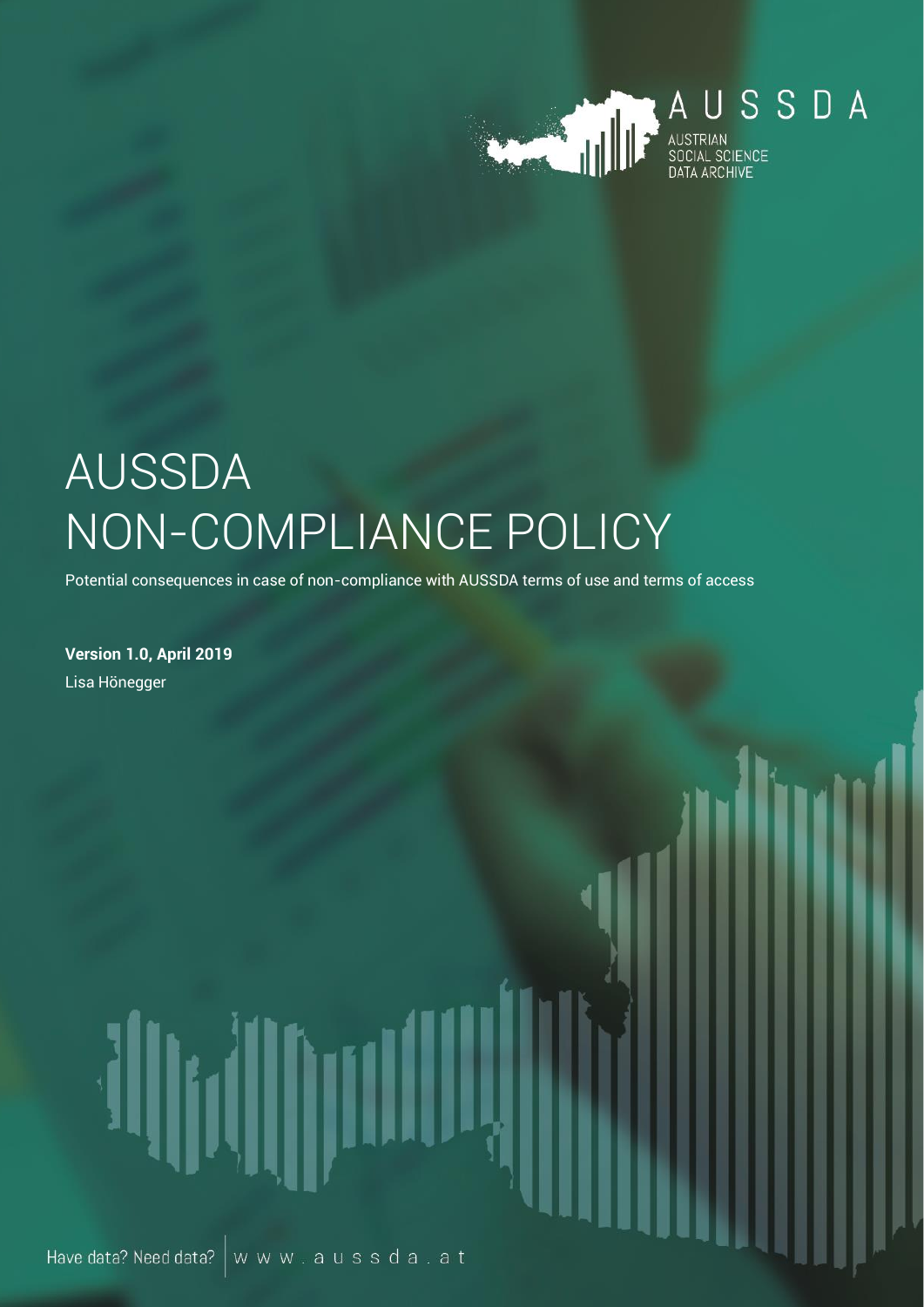

**Date** 1.04.2019

**Version** 1.0

**Distribution** Public

**License**

**Status** draft – commenting phase – testing phase – **implemented**



This work is licensed under a [Creative Commons Attribution 4.0](https://creativecommons.org/licenses/by/4.0/)  [International License.](https://creativecommons.org/licenses/by/4.0/)

**Suggested citation** Hönegger, L. (2019). AUSSDA Non-Compliance Policy. Potential consequences in case of non-compliance with AUSSDA terms of use and terms of access. Vienna: AUSSDA - The Austrian Social Science Data Archive.